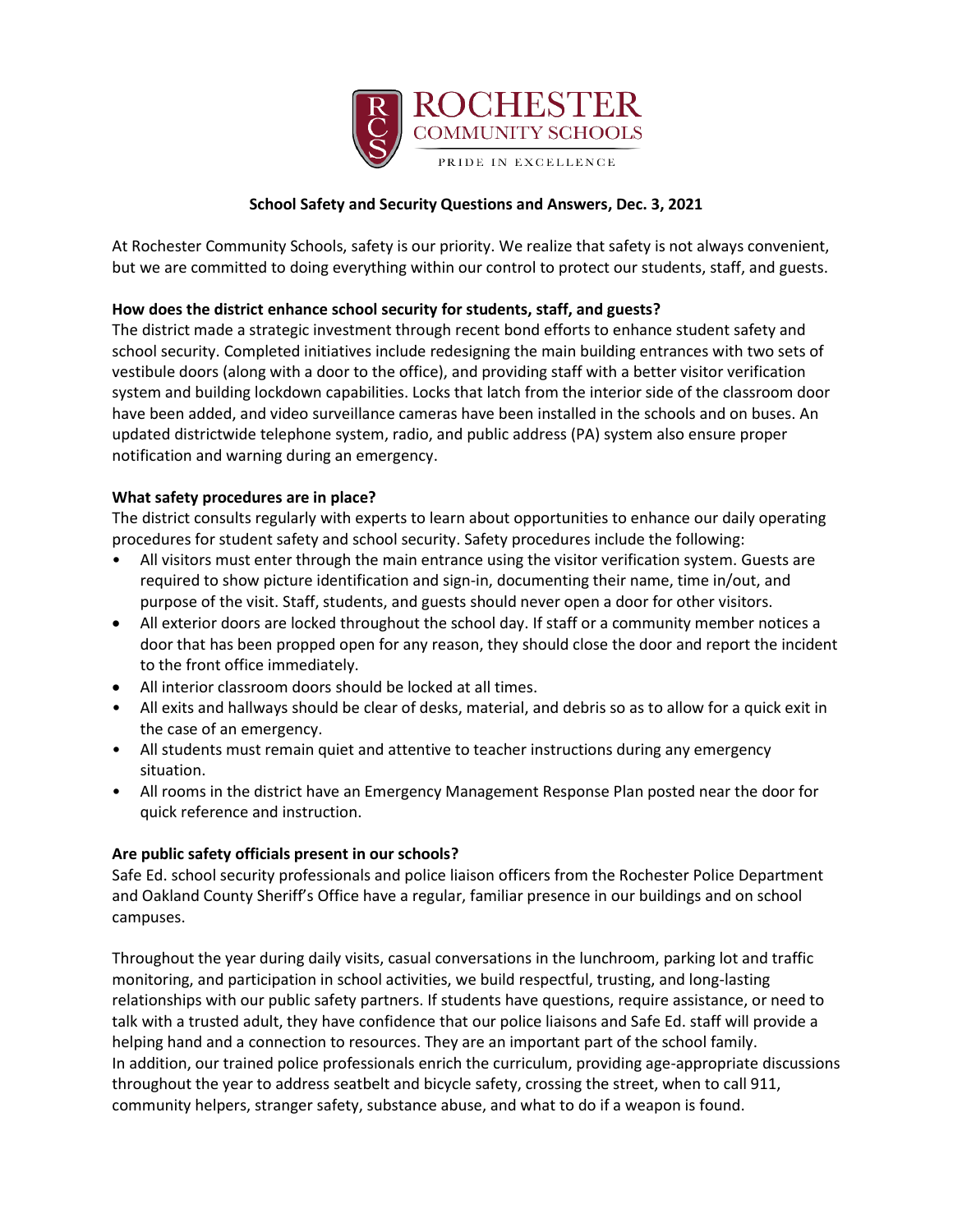### **Does the district conduct emergency drills?**

Throughout the school year, each school conducts drills during both structured and unstructured times. Drills include, at a minimum, three lockdown/shelter-in-place drills, five fire drills, and two tornado drills. Each building also has an emergency response plan that outlines procedures for staff to follow in case of a crisis. The plan includes securing all students in a classroom, covering windows, turning off the lights and having students sit in a designated area away from the hallway and door. These drills help improve readiness and response to incidents. Detailed drill information for each school is located on the [district website.](https://www.rochester.k12.mi.us/academics/safety-securty) Each district building has an emergency "go kit" with essential emergency items including first-aid supplies, flashlights, and other important items.

### **What type of safety training is provided for staff?**

Our local law enforcement, security consultants, and police liaison officers provide RCS with the guidance and training to keep our students and staff safe. Regular staff training opportunities for multiple scenarios include medical emergencies, lockdown/shelter in place, aggressive intruder, fire/evacuation, natural disasters and weather-related emergencies. RCS uses the "run-hide-fight" protocol response for active shooter training, which aligns with the U.S. Department of Homeland Security guidance.

#### **Does the district have formal emergency operations plans?**

Each RCS school/building has an emergency operations plan that is revised annually to empower employees in an emergency situation to act quickly and knowledgeably. The plan represents collaboration between the school district, educational professionals, local first response agencies, and emergency management officials. The plan is based on guidance provided by the Federal Emergency Management Agency (FEMA), the Department of Education, the Michigan State Police and Oakland County.

Portions of the emergency operations plan are confidential to prevent theft, compromise, inadvertent access, unauthorized disclosure, and potential security breaches in our buildings.

### **What support mechanisms are in place to help students and staff cope with a tragedy?**

The district, as well as each school building, has a Critical Incident Team, which consists of staff, counselors, social workers and psychologists. Teams are deployed quickly in case of an emergency. All elementary, middle, and high school administrators meet with their Critical Incident Teams to review support plans for students who may be upset or have questions about tragic events in the news and community. Administrators and law enforcement officials work together to review our safety and security practices.

## **What should my child do if they see or hear something that they are concerned about? What's the best way to report a concern?**

Please encourage children to talk to a trusted adult. If your child sees or hears something that doesn't seem right, he or she may speak with a school staff member or administrator or submit a confidential tip to OK2SAY. OK2SAY allows anyone to confidentially report tips on criminal activities or potential harm directed at Michigan students, school employees, or schools. Call 855-565-2729; text 652729; or email [OK2SAY@mi.gov.](mailto:OK2SAY@mi.gov) For emergencies, dial 911. The OK2SAY link is on the RCS website, or you can go to: [http://www.michigan.gov/ok2say.](http://www.michigan.gov/ok2say)

### **What is the disciplinary process for students who violate the Student Code of Conduct?**

The Student Code of Conduct provides guidelines for responsible student citizenship. These guidelines provide a consistent, systematic approach to addressing violations of expectations.